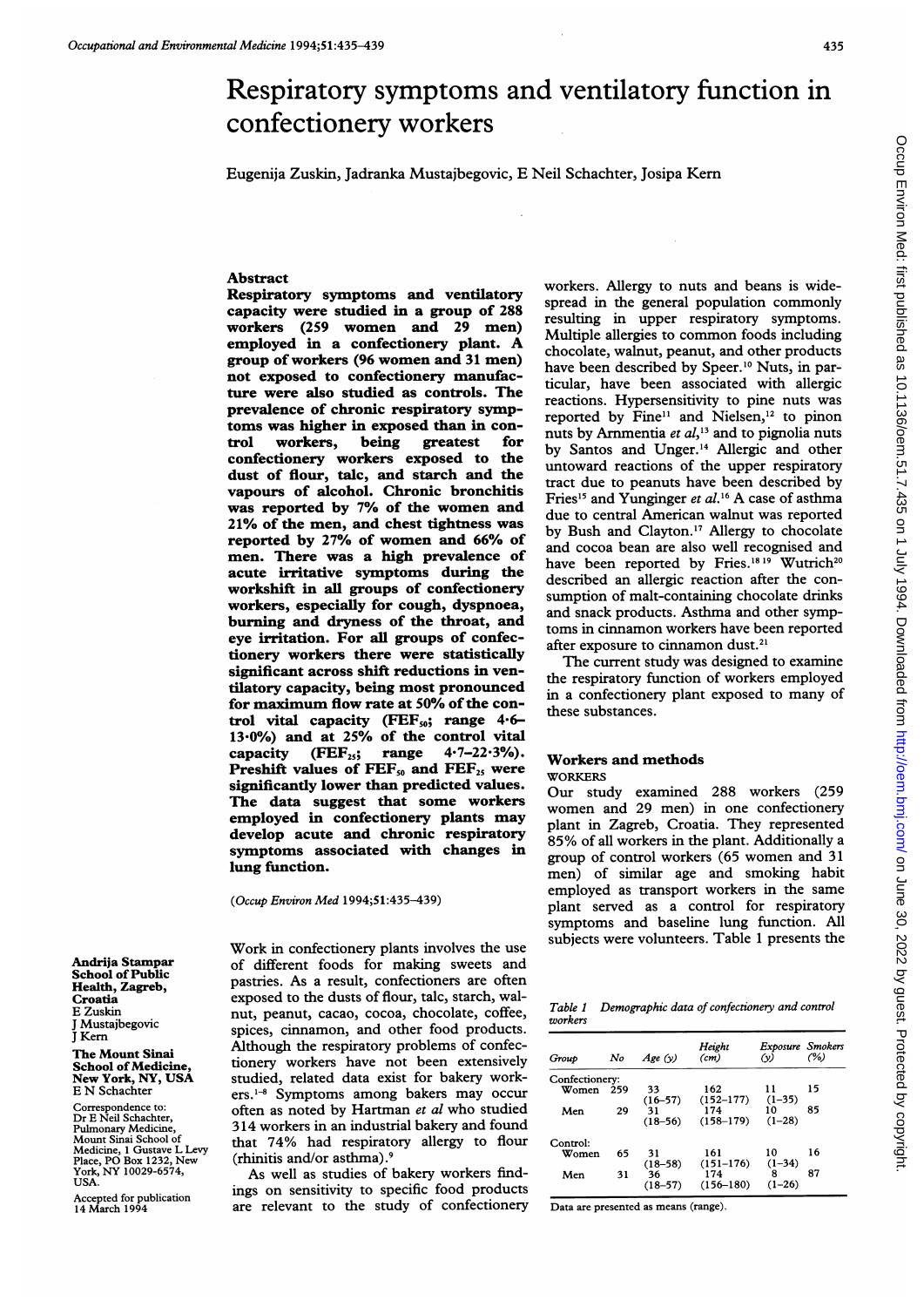# WORK ENVIRONMENT AND PROCESSES

The studied workers were employed in processing various confectionery products such as biscuits, sweets, chocolate, chewing gum, candied fruits, and snack products. We classified workers by specific exposures into five different groups. Group <sup>1</sup> was exposed to aerosols of flour, sugar, starch, talc, and egg powder; group 2 was exposed to the vapours of ethyl alcohol in preparing candied fruits (such as cherry); group 3 was employed in the processing of nuts, almonds, cocoa, cacao, and chocolate; group 4 processed butter, honey, aromatic oil, yeast, and different food colourings; group 5 packed the confectionery products in a cold room. Workers in this plant occasionally rotated their jobs and moved from one working station to another; these areas were completely separated physically. By and large however, workers remained in one area.

#### RESPIRATORY SYMPTOMS

Chronic respiratory symptoms were recorded for confectionery workers and control workers with the British Medical Research Council Committee questionnaire on respiratory symptoms<sup>22</sup> with additional questions on occupational asthma.<sup>23</sup> For all workers a detailed occupational history as well as questions about their smoking habit were recorded.

The workers were also asked about acute work related symptoms such as cough, dyspnoea, chest tightness, irritation or dryness of the throat, secretion, dryness or bleeding of the nose, and headache. The following definitions were used:

Chronic cough or phlegm-Cough or phlegm production for at least three months a year;

Chronic bronchitis—Cough and phlegm for a minimum of three months a year and for not less than two successive years;

Dyspnoea grade 3-Shortness of breath when walking with other people at an ordinary pace on level ground.

Dyspnoea grade 4-Shortness of breath when walking at their own pace on level ground;

Occupational asthma-recurring attacks of dyspnoea, chest tightness, and impairment of pulmonary function of the obstructive type associated with or after the workshift. The diagnosis was confirmed by medical records from the employee health centre. Symptoms began or were exacerbated after the start of employment.

# VENTILATORY CAPACITY

Ventilatory capacity was measured in all confectionery and control workers by recording maximum expiratory flow-volume (MEFV) curves with a portable flow-volume spirometer (Pneumoscreen, Jaeger, Germany). Measurements were performed on the first working day of the week (Monday) after two days away from work. All employees were working on the day shift. The forced vital capacity (FVC), forced expiratory volume in one second  $(FEV_1)$ , and maximum flow rates at 50% and the last 25% of the control vital capacity (FEF<sub>50</sub>, FEF<sub>25</sub>) were measured on these curves. At least three MEFV curves were recorded and the highest value was used as the result of the test; MEFV curves in confectionery workers were measured before and after the workshift. The measured Monday preshift values for ventilatory capacity were compared with the predicted normal values defined by Quanjer $^{24}$  and with the control group. The spirometer was calibrated for volume on <sup>a</sup> daily basis. Both measurements and calibration were performed in accordance with the American Thoracic Society standards for spirometric measurements.25

#### ENVIRONMENTAL DUST MEASUREMENTS

Airborne dust samples in the confectionery plant were collected with Hexhlet horizontal two stage samplers during the eight hour work shift. Twenty dust samples were collected in the areas where workers were examined. Dust concentrations were expressed separately as the total and the respirable dust fractions in mg/M3. Vapours of ethyl alcohol were collected in tubes filled with activated charcoal and subsequently analysed by gas chromatography. Vapour concentrations were expressed as parts per million (ppm).

### STATISTICAL ANALYSIS

The results of ventilatory capacity measurements were analysed by paired  $t$  test for matched differences (across shift changes and the comparison of baseline to predicted normal values). The unpaired  $t$  test was used for measuring differences between exposed and control workers. The  $\chi^2$  test or when appropriate Fisher's exact test were used for testing differences in the prevalence of respiratory symptoms. Values of  $p < 0.05$  were considered statistically significant.

#### Results

#### RESPIRATORY SYMPTOMS

Table 2 presents the prevalence of chronic respiratory symptoms for workers of all groups (men and women) and their controls. Most of the chronic respiratory symptoms occurred significantly more often in confectionery workers than in control workers.

Table 3 shows the prevalence of chronic respiratory symptoms in the five different occupational groups of confectionery workers compared with control workers. Male confectionery workers were employed exclusively in group one jobs. Chronic phlegm, chronic bronchitis, chest tightness, and nasal catarrh were particularly frequent in group 2 women confectioners exposed to ethyl alcohol compared with the other groups of women confectioners. Occupational asthma was reported by seven  $(2.7%)$  of 259 women confectionery workers. These workers stated that their symptoms of asthma were not present before starting employment in the confectionery plant but developed after working for three to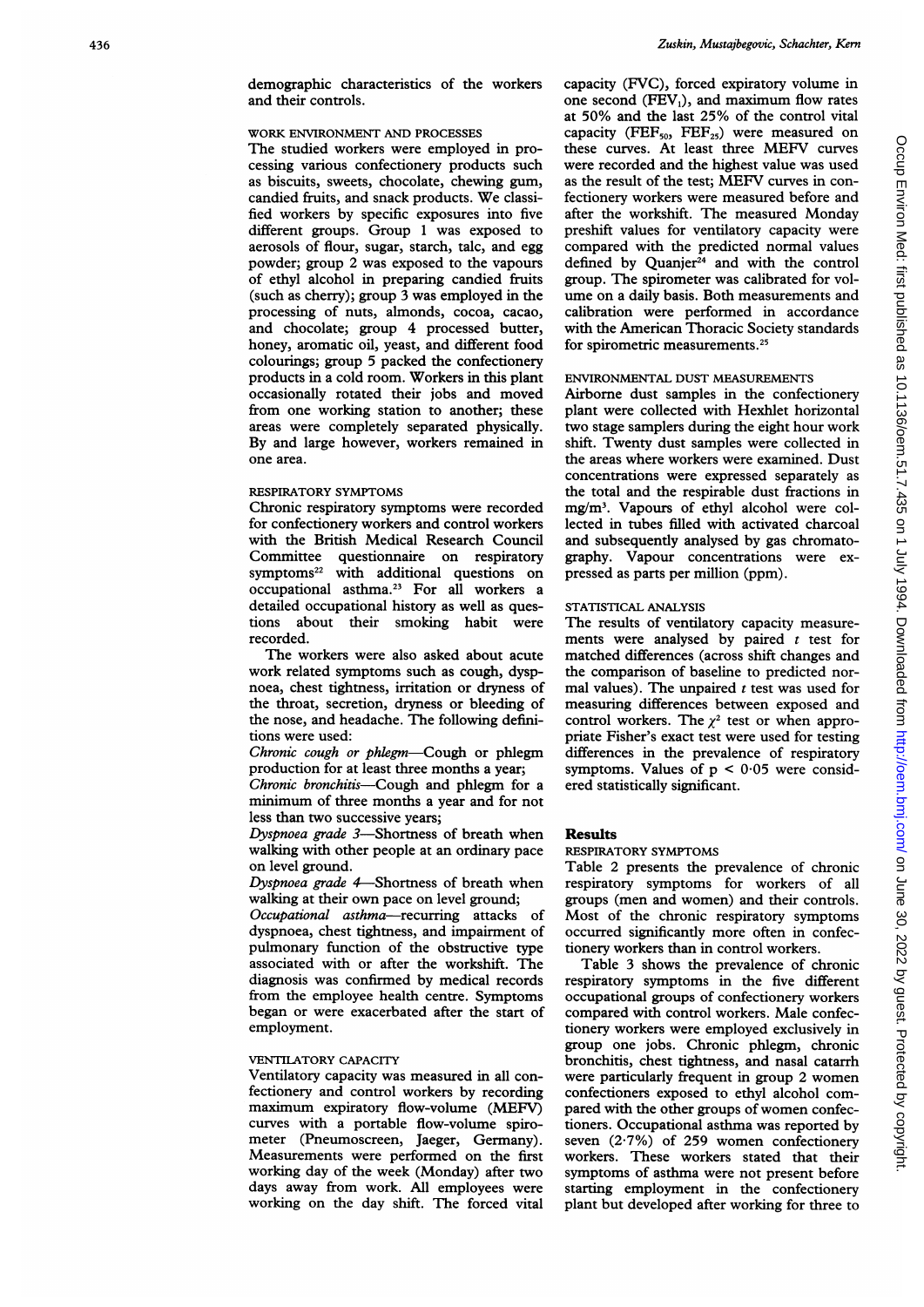Table 2 Prevalence of chronic symptoms for workers of all groups and controls

| Group                                  | Mean<br>age (y) | Mean<br>exposure<br>$\omega$ | Chronic<br>cough          | Chronic<br>phlegm       | Chronic<br><b>bronchitis</b> | Dyspnoea                    | Occu-<br>pational<br>asthma | Chest<br>tightness        | Nasal<br>catarrh          | <b>Sinusitis</b>          |
|----------------------------------------|-----------------|------------------------------|---------------------------|-------------------------|------------------------------|-----------------------------|-----------------------------|---------------------------|---------------------------|---------------------------|
| Women:<br>Confectionery<br>$(n = 259)$ | 32              | 11                           | 62<br>(23.9)<br>p < 0.001 | 24<br>(9.3)<br>NS       | 19<br>(7.3)<br>NS            | 33<br>$(12-7)$<br>p < 0.001 | $(2-7)$<br><b>NS</b>        | 68<br>(26.6)<br>p < 0.001 | 54<br>(20.8)<br>p < 0.001 | 61<br>(23.6)<br>p < 0.001 |
| Control<br>$(n = 65)$                  | 31              | 10                           | 4<br>(6.2)                | $\overline{2}$<br>(3.1) | 2<br>(3.1)                   | 0<br>(0)                    | $\mathbf 0$<br>(0)          | 0<br>(0)                  | (1.5)                     | (1.5)                     |
| Men:                                   |                 |                              |                           |                         |                              |                             |                             |                           |                           |                           |
| Confectionery<br>$(n = 29)$            | 31              | 10                           | 8<br>(27.5)<br><b>NS</b>  | 6<br>(20.7)<br>ŃS       | 6<br>(20.7)<br><b>NS</b>     | 8<br>(27.6)<br>p < 0.001    | 0<br>(0)<br>ŃŚ              | 19<br>(65.5)<br>p < 0.001 | (24.1)<br>p < 0.001       | (24.1)<br>p < 0.001       |
| Control<br>$(n = 31)$                  | 36              | 8                            | 6<br>(19.4)               | (16.1)                  | (16.1)                       | 2<br>$(2-5)$                | $\bf{0}$<br>(0)             | 0<br>(0)                  | (0)                       | 0<br>(0)                  |

Numbers in parentheses are percentages.

Table 3 Prevalence of chronic respiratory symptoms in confectionery workers (groups 1-5) and in control workers

| Group          | Sex   | No | Mean<br>age (y) | Mean<br>exposure<br>$\omega$ | Chronic<br>cough | Chronic<br>phlegm | Chronic<br>bronchitis | Dyspnoea           | Occu-<br>pational<br>asthma | Chest<br>tightness | Nasal<br>catarrh  | <b>Sinusitis</b>  |
|----------------|-------|----|-----------------|------------------------------|------------------|-------------------|-----------------------|--------------------|-----------------------------|--------------------|-------------------|-------------------|
|                | Women | 78 | 32              | 10                           | $29***$          | 9*                | 4                     | $14***$            | 3                           | $21**$             | $15***$           | $19**$            |
|                | Men   | 29 | 31              | 10                           | (37.2)           | (11.5)            | (5.1)<br>$6***$       | (17.9)<br>8*       | (3.8)<br>0                  | (26.9)<br>19**     | (19.2)<br>$7**$   | (24.4)<br>$7**$   |
| $\overline{2}$ | Women | 19 | 28              | 8                            | (27.5)<br>$5***$ | (20.7)<br>$5***$  | (20.7)<br>5**         | (27.6)             | $\left( 0\right)$<br>0      | (65.5)<br>12**     | (24.1)<br>$5***$  | (24.1)<br>5**     |
| 3              | Women | 22 | 33              | 9                            | (26.3)<br>$2***$ | (26.3)<br>2       | (26.3)                | (10.5)             | (0)                         | (53.2)<br>$10***$  | (26.3)<br>$3*$    | (26.3)<br>$7**$   |
|                | Women | 67 | 33              | 12                           | (9.0)            | (9.0)             | (9.0)                 | (13.6)             | (4.5)                       | (45.4)<br>$20**$   | (13.6)<br>$15***$ | (31.6)<br>$15***$ |
| 4              |       |    |                 |                              | (13.4)           | (4.5)             | (4.5)                 | (2.9)              | (1.5)                       | (29.9)             | (22.4)            | (22.4)            |
| 5              | Women | 73 | 35              | 15                           | $17**$<br>(23.3) | (6.8)             | (6.8)                 | $12**$<br>$(16-4)$ | $(2-7)$                     | o<br>(8.2)         | $16***$<br>(21.9) | $15***$<br>(20.5) |
| Control        | Women | 65 | 31              | 10                           | 4.<br>(6.2)      | (3.1)             | (3.1)                 | (0)                | (0)                         | $^{(0)}$           | (1.5)             | (1.5)             |
|                | Men   | 31 | 36              | 8                            | (19.4)           | (16.1)            | (16.1)                | (2.5)              | (0)                         | (0)                | (0)               | (0)               |

 $\star_p$  < 0.05;  $\star\star_p$  < 0.01; confectionery v control workers. Numbers in parentheses are percentages.

nounced during exposure in the workplace. (range 4.7–22.3%).<br>Table 4 shows the prevalence of acute Table 6 shows the mean measured ventila-

symptoms. There was a high prevalence in all groups of confectionery workers, particularly for cough, dyspnoea, burning or dryness of Most of the preshift values were significantly the throat, and eye irritation. These preva-<br>lower than expected; in particular,  $FEF_{50}$  and the throat, and eye irritation. These prevalences were greatest in the women confection- $\text{FEF}_{25}$  were greately reduced. Among the ers exposed to alcohol fumes. group of workers in confectionery as <sup>a</sup> whole

#### VENTILATORY CAPACITY

Table 5 shows the mean across shift reductions (before – after shifts) in FVC,  $FEV_1$ , ENVIRONMENTAL DUST MEASUREMENT<br>FEE<sub>20</sub> and FEE<sub>22</sub>. There were statistically sig-<br>The mean total dust concentration in our FEF<sub>50</sub>, and FEF<sub>25</sub>. There were statistically sig-<br>nificant across shift reductions in all ventila-<br>studied confectionery mill was  $31.2$  (range nificant across shift reductions in all ventila-<br>tordinated confectionery mill was  $31.2$  (range<br>tory capacity tests, most pronounced for  $4.1 \rightarrow 95.5$ ) mg/m<sup>3</sup> with a respirable fraction of tory capacity tests, most pronounced for

five years in confectionery and were most pro-<br>nounced during exposure in the workplace. (range  $4.7$ —22.3%).

Table 4 shows the prevalence of acute Table 6 shows the mean measured ventila-<br>mptoms. There was a high prevalence in all tory capacity data in confectionery workers compared with predicted and control values. 28% had an  $\text{FEF}_{50}$  and 35% had an  $\text{FEF}_{25}$ <br>below 80% of predicted.

Table 4 Prevalence of acute symptoms during the work shift in confectionery workers

| Group          |       |    |                     |                    | <b>Throat</b>         |                              |                        | Nose                   |                      |                       |                     |
|----------------|-------|----|---------------------|--------------------|-----------------------|------------------------------|------------------------|------------------------|----------------------|-----------------------|---------------------|
|                | Sex   | No | Cough               | Dyspnoea           | <b>Burning</b>        | Dryness                      | Eye<br>Irritation      | Secretion              | Dryness              | <b>Bleeding</b>       | Headache            |
|                | Women | 78 | 20<br>(25.5)<br>NS‡ | 32<br>(41.0)<br>NS | $30*$<br>(38.5)<br>NS | $47*$<br>(60.3)<br><b>NS</b> | 40<br>(51.3)<br>< 0.05 | 11<br>(14.1)<br>< 0.02 | 37<br>(47.4)<br>0.01 | $16*$<br>(20.5)<br>NS | 36‡<br>(46.2)<br>NS |
|                | Men   | 29 | 13<br>(44.8)        | 15<br>(51.7)       | n<br>(20.7)           | 17<br>(58.6)                 | (31.0)                 | 10<br>(34.5)           | (17.2)               | $(10-3)$              | 12<br>(41.4)        |
| $\overline{2}$ | Women | 19 | (31.6)              | 10<br>(52.6)       | 13*<br>(68.4)         | 15<br>(78.9)                 | 10<br>(52.6)           | (15.8)                 | 13<br>(68.4)         | 8*<br>(42.1)          | (47.4)              |
| 3              | Women | 22 | (22.7)              | (40.9)             | (36.4)                | $18*$<br>(81.8)              | 13<br>(59.1)           | (18.2)                 | (27.3)               | (27.3)                | 12<br>(54.5)        |
| 4              | Women | 67 | 24<br>(35.8)        | 30<br>(44.8)       | 36†<br>(53.7)         | 44<br>(56.7)                 | 37<br>(55.2)           | (13.4)                 | 35<br>(52.2)         | 16<br>(23.9)          | 45‡<br>(67.2)       |
| 5              | Women | 73 | 19<br>(26.0)        | 14<br>(19.2)       | 27<br>(36.9)          | 28<br>(38.4)                 | (23.3)                 | (5.5)                  | 21<br>(28.8)         | (8.2)                 | 29<br>(39.7)        |

\*†p < 0·01; groups significantly different from one another have the same superscripts.<br>‡Indicates significant difference between men and women in group 1.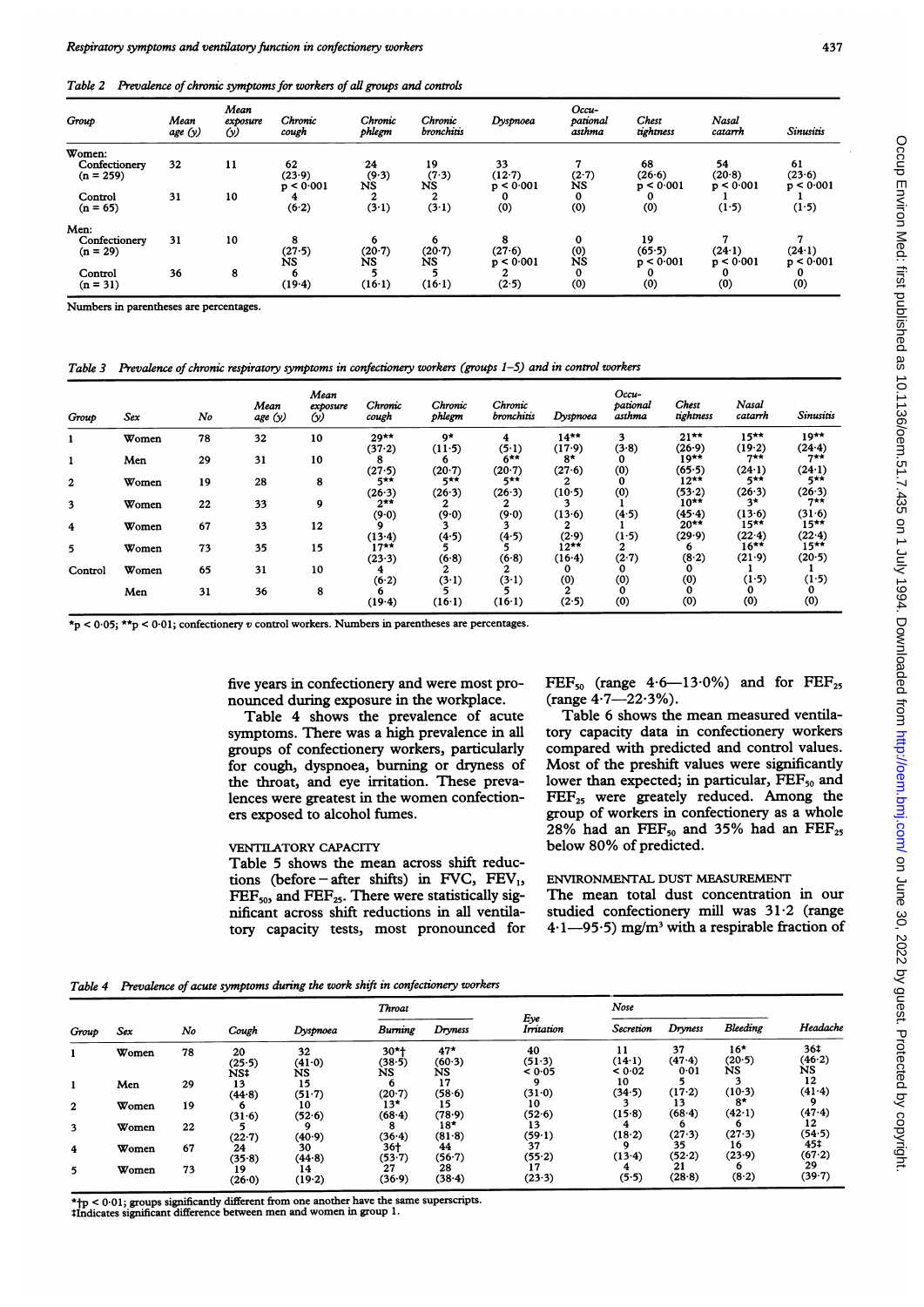Table 5 Mean across shift (before-after shift) reductions in lung function in confectionery workers

| Group Sex |       |    | <b>FVC</b> |          | FEV.   |         | $FEF_{so}$ |         | FEF <sub>x</sub> |         |
|-----------|-------|----|------------|----------|--------|---------|------------|---------|------------------|---------|
|           |       | No | %          | p Value* | %      | p Value | %          | p Value | %                | p Value |
|           | Women | 78 | $-1.6$     | < 0.01   | $-1.9$ | < 0.01  | $-6.1$     | < 0.01  | $-19.4$          | 0.01    |
|           | Men   | 29 | $-1.4$     | < 0.01   | $-1.7$ | NS      | $-4.6$     | < 0.01  | $-4.7$           | <0.01   |
| 2         | Women | 19 | $-3.7$     | < 0.05   | $-2.6$ | NS      | $-13.0$    | 0.01    | $-4.7$           | <0.01   |
| 3         | Women | 22 | $-2.2$     | < 0.01   | $-2.4$ | < 0.05  | $-8.8$     | < 0.01  | $-14.7$          | 0.01    |
| 4         | Women | 67 | $-1.7$     | < 0.01   | $-2.6$ | < 0.01  | $-7.3$     | < 0.01  | $-22.3$          | <0.01   |
| 5.        | Women | 73 | 0          | NS       | 0      | NS      | $-11.5$    | < 0.01  | $-22.3$          | 0.01    |

 $\text{``Average before value significantly greater than after value.}$ % = per cent across shift reduction (((before-after)/before)  $\times$  100).

Table 6 Ventilatory capacity in confectionery workers in relation to predicted normal and to control values

| Group        |       | No |                                      | <b>FVC</b>                                |                                 | FEV,                                    |                                 | $FEF_{50}$                          |                                 | $FEF_{25}$                             |                                 |  |
|--------------|-------|----|--------------------------------------|-------------------------------------------|---------------------------------|-----------------------------------------|---------------------------------|-------------------------------------|---------------------------------|----------------------------------------|---------------------------------|--|
|              | Sex   |    | Measurement                          | Before-<br>Shift<br>$\cal{O}$             | Before-<br>predicted<br>p Value | Before-<br>shift<br>$\omega$            | Before-<br>predicted<br>p Value | Before-<br>shift<br>(l/s)           | Before-<br>predicted<br>p Value | Before-<br>shift<br>(l/s)              | Before-<br>predicted<br>p Value |  |
| 1            | Women | 78 | Measured<br>% Control<br>% Predicted | $3.79(0.48)$ NS<br>$96 - 7$<br>99.5       |                                 | $3.19(0.47)$ NS<br>96.2<br>$98-1$       |                                 | 3.94(0.89) < 0.01<br>80.3<br>82.9   |                                 | 2.32(0.95)<br>84.8<br>87.9             | < 0.01                          |  |
| 1            | Men   | 29 | Measured<br>% Control<br>% Predicted | 5.13(0.91) < 0.01<br>94.3<br>93.9         |                                 | $4.06(0.83)$ NS<br>$93 - 4$<br>95.1     |                                 | 4.63(1.06) < 0.01<br>73.4<br>76.9   |                                 | 2.67(1.21) < 0.01<br>$80 - 4$<br>83.98 |                                 |  |
| $\mathbf{2}$ | Women | 19 | Measured<br>% Control<br>% Predicted | 3.78(0.48) < 0.05<br>$91 - 7$<br>$93 - 8$ |                                 | $3.06(0.41)$ NS<br>94.1<br>96.2         |                                 | 3.71(1.10)<br>72.5<br>76.08         | 0.01                            | 2.24(1.04) < 0.05<br>75-1<br>80.97     |                                 |  |
| 3            | Women | 22 | Measured<br>% Control<br>% Predicted | 3.62(0.66) < 0.01<br>91.3<br>90.3         |                                 | 2.91(0.59) < 0.05<br>90.3<br>92.9       |                                 | 3.64(1.38)<br>72.4<br>$76-5$        | < 0.01                          | 2.30(0.92) < 0.05<br>83.5<br>87.5      |                                 |  |
| 4            | Women | 67 | Measured<br>% Control<br>% Predicted | $3.61(0.80)$ NS<br>$92 - 4$<br>95.5       |                                 | $3.06(0.48)$ NS<br>$93 - 2$<br>$96 - 2$ |                                 | 3.98(1.19) < 0.01<br>$80-0$<br>84.5 |                                 | 2.15(1.00) < 0.01<br>78∙3<br>$82 - 4$  |                                 |  |
| 5            | Women | 73 | Measured<br>% Control<br>% Predicted | 3.38(0.60) < 0.01<br>90.5<br>91.6         |                                 | 2.53(0.53) < 0.01<br>90.5<br>90.0       |                                 | 4.00(0.26)<br>85.2<br>$88 - 1$      | < 0.01                          | 1.96(1.08) < 0.01<br>79.4<br>83.8      |                                 |  |

Ventilatory capacity data are presented as mean (SD). Measured preshift baseline measurements are compared with controls; statistical differences were the same when worker values were compared with controls.

> $2.0$  (range  $0.3-5.4$ ) mg/m<sup>3</sup>. Group 1 had the highest dust exposure (total dust 30.0-95.5) mg/m<sup>3</sup>; respirable fraction  $3.0 - 5.4$  mg/m<sup>3</sup>), then group 3 (total dust  $20.0-35.6$  mg/m<sup>3</sup>; respirable fraction  $15-3.2$  mg/m<sup>3</sup>) and group 4 (total dust  $4.1-12.4$  mg/m<sup>3</sup>; respirable fraction  $0.3-1.7$  mg/m<sup>3</sup>). These values for total dust exceed the maximum allowable concentrations for organic dust (vegetable and animal) prescribed by the Croatian occupational standards (total dust  $10$  mg/m<sup>3</sup>; respirable fraction 3 mg/m<sup>3</sup>). Concentrations of ethyl alcohol vapours varied from 316 to 3421 ppm, and were also often higher than allowed by the Croatian standard (1000 ppm).

#### **Discussion**

Our data suggest that work in confectionery plants may cause the development of chronic respiratory symptoms accompanied by deterioration in lung function in many workers. These changes are particularly pronounced in those workers exposed to the dust of flour, starch, and sugar as well as in those exposed to alcohol vapours (groups <sup>1</sup> and 2).

Baur et  $a^{126}$  suggested that various baking components, especially mould enzymes play a significant part in the causation of baker's asthma. In their study 5% to 24% of bakers were sensitive to several carbohydrate splitting enzymes as well as to soy flour. Our previous study of soy bean workers showed that working with soy flour is associated with the development of respiratory symptoms and changes in lung function.<sup>27</sup>

Taytard et al<sup>28</sup> showed that in flour mill workers there was a significantly higher prevalence of chronic cough, chronic phlegm, and airway hyper-reactivity than in control workers ( $p < 0.01$ ) but no differences were noted in prevalences of asthma or allergy. Debelic and Sarvan found considerably higher prevalences of asthma and rhinitis (58%) in bakers than we found in our group 1 workers (nasal catarrh:  $19.2-24.1\%$ ; asthma  $3.8\%$ ).<sup>5</sup> catarrh:  $19.2 - 24.1\%$ ; asthma  $3.8\%$ ).<sup>5</sup> Recently Musk et al<sup>4</sup> recorded that 35% of workers in a British bakery reported chest tightness and 38% complained of nasal catarrh, which is similar to the findings in our present study of confectionery workers. The same authors demonstrated that the standardised FEV<sub>1</sub>/FVC ratio tends to decrease with increasing duration of exposure. One third of their workers had measurable bronchial hyper-reactivity (PD<sub>20</sub> < 120  $\mu$ mol). DeZotti et al studied bakers, confectioners, and pizza makers and found that 25% to 26% of exposed workers complained of chronic respiratory symptoms. They also described upper respiratory symptoms such as eye and nose irritation and chest tightness with prevalences of 16.6% to 21.4% respectively.<sup>29</sup> Jarvinen et al found that among 234 bakery workers 23% had allergic rhinitis and 9% had asthma.<sup>30</sup> These data for rhinitis are similar to those